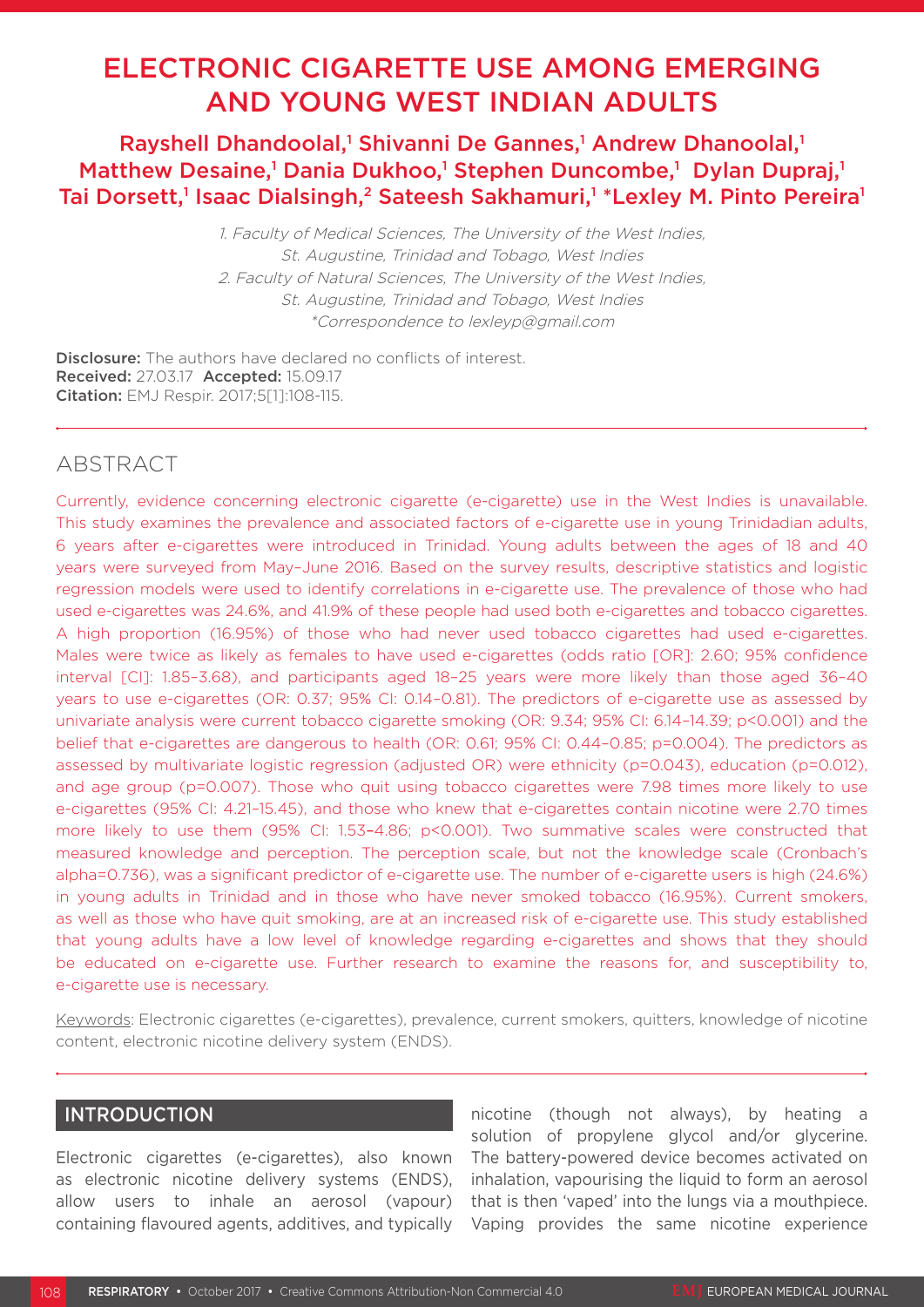as tobacco cigarettes, while the heated vapour mimics the 'throat hit' that occurs in tobacco smoking and is regarded as a vital experience for smokers. These devices are now the most common type of alternative nicotine delivery system used in several countries.<sup>1</sup>

E-cigarettes are being used increasingly and rapidly among the youth population and young adults.<sup>2</sup> Reid et al.<sup>3</sup> reported a high use of e-cigarettes in Canadian youth populations and young adults, and McMillen et al.<sup>4</sup> found that young adults were at the highest risk of using alternative tobacco products. Traditional media channels that were once used to encourage tobacco cigarette use now use the same aggressive marketing techniques to target young people, advertising e-cigarettes as smoking cessation aids<sup>5</sup> that provide a safe, tobacco-free, alternative smoking experience. There is limited evidence regarding the health effects of e-cigarettes. Observational data examining the long-term effects of e-cigarette use are not available and the levels of toxic constituents can vary between products. Though the majority of harmful substances found in tobacco smoke are absent in e-cigarette aerosols, evidence of decreased harm with long-term use is not available<sup>6</sup> and short-term e-cigarette use has been associated with adverse events, ranging from a cough, sore throat, shortness of breath, and vomiting, to serious reports of pneumonia, hypotension, and seizures.<sup>7</sup> The current research on e-cigarettes is complex and confounded by the wide variation in e-cigarette product composition. Despite being introduced as an aid to smoking cessation, Barrington-Trimis et al.<sup>8</sup> have presented data that suggested e-cigarettes may act as gateway agents to the development of a nicotine addiction. Nevertheless, it is estimated that the e-cigarette market, fuelled by the perception of a healthier alternative to smoking, will display a compound annual growth rate of 35% over the period of 2016–2021 and reach a total market size of \$10.687 billion by the end of 2021.<sup>9</sup> Cognizant of the lack of progress made in decreasing tobacco use in adolescents and young adults, the U.S. Food and Drug Administration (FDA) banned e-cigarette use in minors (<18 years) and began regulating the manufacture, import, packaging, labelling, advertising, promotion, sales, and distribution of ENDS in August 2016.10

When ENDS were first used in the Anglophone Caribbean between 2010 and 2011, they had already been banned in Australia, Brazil, Canada, Israel, Mexico, Panama, and Singapore. The devices

were not welcomed by the medical community in Barbados<sup>11</sup> and Jamaica.<sup>12</sup> In Trinidad and Tobago, e-cigarettes were first introduced in 2010, ironically when the Tobacco Control Act took effect, banning smoking in public places. At present, they remain untouched by regulatory controls. A 2014 report in a popular daily newspaper in the country stated that e-cigarettes were economically attractive, costing \$30–90 (1 USA \$=6.7 Trinidad Tobago \$), and stated: "The bottles of liquids are selling like wildfire."<sup>13</sup> There is no information available on the prevalence and characteristics of e-cigarette users in Caribbean youth and young adults. Therefore, we examined the prevalence and associated factors of ENDS use, knowledge, and perceptions among young adults (18–25 years) in Trinidad. The findings from this study will aid the understanding of the characteristics of young adults who use e-cigarettes and will encourage the development of regulatory controls in Trinidad.

## **METHODS**

This cross-sectional study was undertaken from May–June 2016 by convenience sampling in consenting young adults aged between 18 and 40 years. Participants were recruited from popular locations frequented by young adults across the island, including the Gulf City Mall in the south, Movie Towne at Port-of-Spain in the west, Trincity Mall in the east, and the University campuses of the West Indies and Faculty of Medical Sciences in the north-central part of the island. Validated questionnaires are not available on e-cigarette use. However, the questionnaires we used were pilottested using trained interviewers. Data analysis by SPSS version 24 produced descriptive statistics and a logistic regression model was used to identify correlates of e-cigarette use. Pearson's chi-squared test and the two-sample t-test were used for the univariate analyses, depending on whether the variable being studied was categorical or continuous, respectively. Variables were considered significant if the p-value was <0.05.

The following definitions were used:

- Smoking status was recorded based on self-reporting. A 'current smoker' was defined as someone who answered 'Yes' to the question: 'Have you smoked ≥100 cigarettes in your entire life?' and had smoked a cigarette in the past 28 days.
- A 'quitter', or 'former smoker', was defined as someone who had smoked >100 cigarettes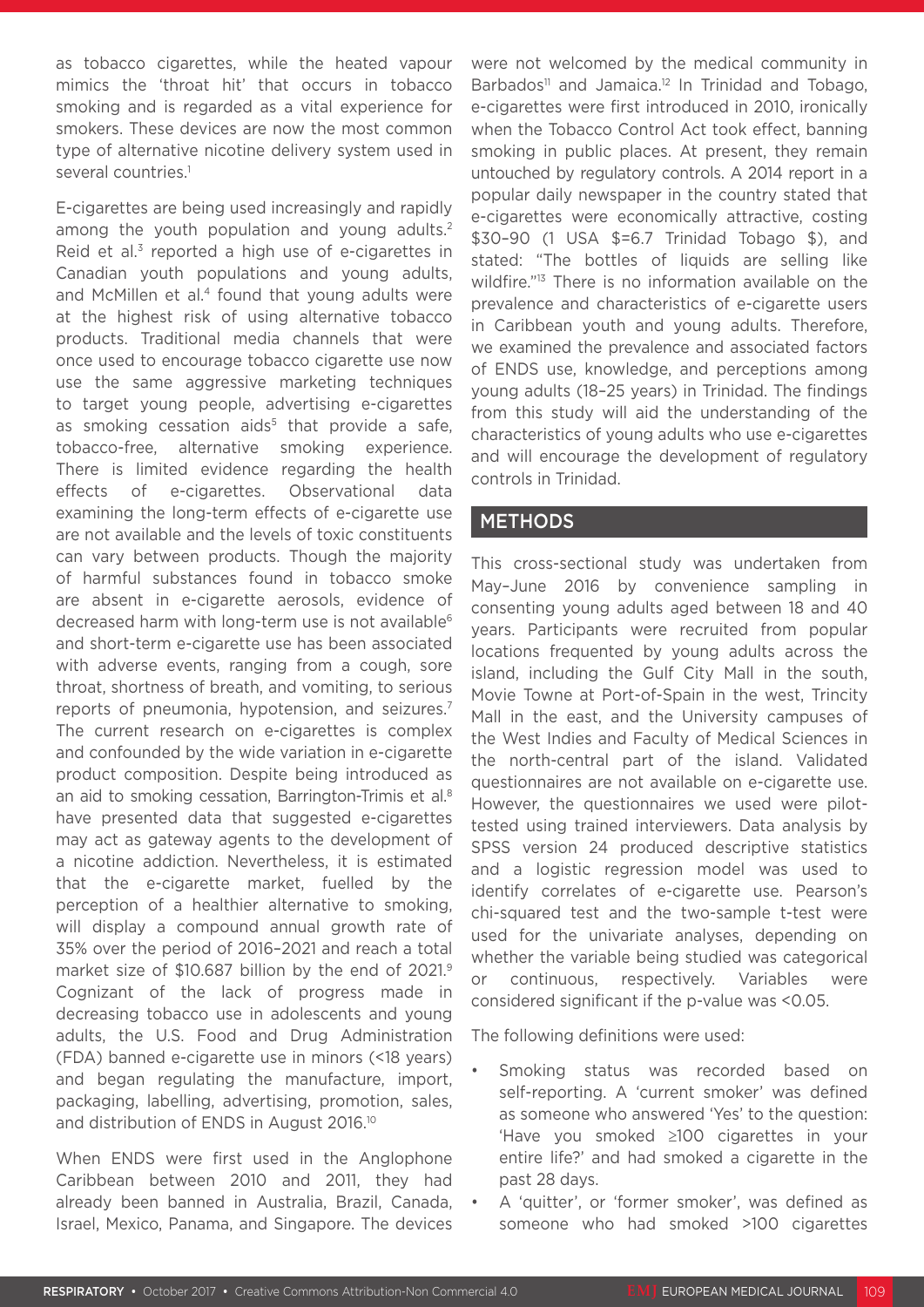in their lifetime but had not smoked in the last 28 days.

• A 'never smoker' was defined as someone who had not smoked >100 cigarettes in their lifetime and was not a smoker at the time of study.

### RESULTS

The dependent variable was binary in nature. The two categories of participants involved were those who had used e-cigarettes and those who had never used e-cigarettes. Table 1 shows the breakdown of the demographic variables and the dependent variable. Of the 911 participants approached, 777 completed the interview (response rate: 85.3%). Non-responders did not participate in the questionnaire largely because of time constraints, and few participants refused to take part. A total of 24.6% (191) of subjects had used an e-cigarette before. Most participants (70.1%) were aged 18–25 years old, 49.9% were of East Indian descent, and the female and male proportions were 50.6% and 49.4%, respectively. The African population was the least represented cohort in the sample (21.2%). The majority of participants (74.9%) had either completed, or were in, current tertiary education. Among the demographic variables, the univariate analyses showed that sex (odds ratio [OR]: 2.60; 95% confidence interval [CI]: 1.85–3.68; p<0.001), and ethnicity (p=0.002) were both significant. In addition, the odds of males having used an e-cigarette before were 2.60 (95% CI: 1.85–3.68) times more likely than females. Subjects aged 36–40 years were significantly less likely (OR: 0.37; 95% CI: 0.14–0.81) to use e-cigarettes compared with those in the 18–25 year age group (p=0.023).

#### Table 1: Study population profile.

| <b>Variables</b>         | Have you ever used e-cigarettes?<br>Yes, n=191 (%) | No, n=586 (%) | Total<br>$(N=777)$ | OR (95% CI)         | p-value                  |
|--------------------------|----------------------------------------------------|---------------|--------------------|---------------------|--------------------------|
| Sex                      |                                                    |               |                    |                     |                          |
| Female                   | 63 (33.2%)                                         | 330 (56.3%)   | 393                | 1.00                | $\overline{\phantom{0}}$ |
| Male                     | 127 (66.8%)                                        | 256 (43.7%)   | 383                | 2.60 (1.85-3.68)    | $0.000**$                |
| Age groups, years        |                                                    | 0.120         |                    |                     |                          |
| $18 - 25$                | 139 (73.2%)                                        | 406 (69.3%)   | 545                | 1.00                |                          |
| $26 - 30$                | 27 (14.2%)                                         | 70 (11.9%)    | 97                 | $1.13(0.68 - 1.81)$ | 0.629                    |
| $31 - 35$                | 18 (9.5%)                                          | 62 (10.6%)    | 80                 | $0.85(0.47 - 1.46)$ | 0.563                    |
| $36 - 40$                | 6(3.2%)                                            | 48 (8.2%)     | 54                 | $0.37(0.14 - 0.81)$ | $0.023*$                 |
| <b>Ethnicity</b>         | $0.002**$                                          |               |                    |                     |                          |
| African                  | 23 (12.0%)                                         | 142 (24.2%)   | 165                | 1.00 <sub>1</sub>   |                          |
| East Indian              | 108 (56.5%)                                        | 280 (47.8%)   | 388                | 2.38 (1.48-3.98)    | $0.001**$                |
| Other                    | 60 (31.4%)                                         | 164 (28.0%)   | 224                | 2.26 (1.34-3.90)    | $0.003**$                |
| <b>Education</b>         |                                                    | 0.280         |                    |                     |                          |
| None or unknown          | 1(0.5%)                                            | 11(1.9%)      | $12 \overline{ }$  | 1.00                |                          |
| Primary                  | $0(0.0\%)$                                         | 4(0.7%)       | $\overline{4}$     | 0.00                | 0.999                    |
| Secondary                | 32 (16.8%)                                         | 78 (13.3%)    | 110                | 4.51 (0.83-0.84)    | 0.157                    |
| Trade or vocation        | 22 (11.5%)                                         | 47 (8.0%)     | 69                 | 5.15 (0.91-97.06)   | 0.128                    |
| University               | 136 (71.2%)                                        | 446 (76.1%)   | 582                | $3.35(0.64 - 61.6)$ | 0.249                    |
| <b>Employment status</b> | 0.630                                              |               |                    |                     |                          |
| Employed                 | 57 (29.8%)                                         | 189 (32.3%)   | 246                | 1.00                |                          |
| Unemployed               | 14 (7.3%)                                          | 36 (6.2%)     | 50                 | $1.29(0.63 - 2.51)$ | 0.467                    |
| Student                  | 119 (62.3%)                                        | 351 (60.0%)   | 470                | $1.12(0.79 - 1.62)$ | 0.526                    |
| Other                    | 1(0.5%)                                            | 9(1.5%)       | 10                 | $0.36(0.02 - 2.02)$ | 0.348                    |

#### \*: p≤0.05; \*\*: p≤0.01.

CI: confidence interval; OR: odds ratio.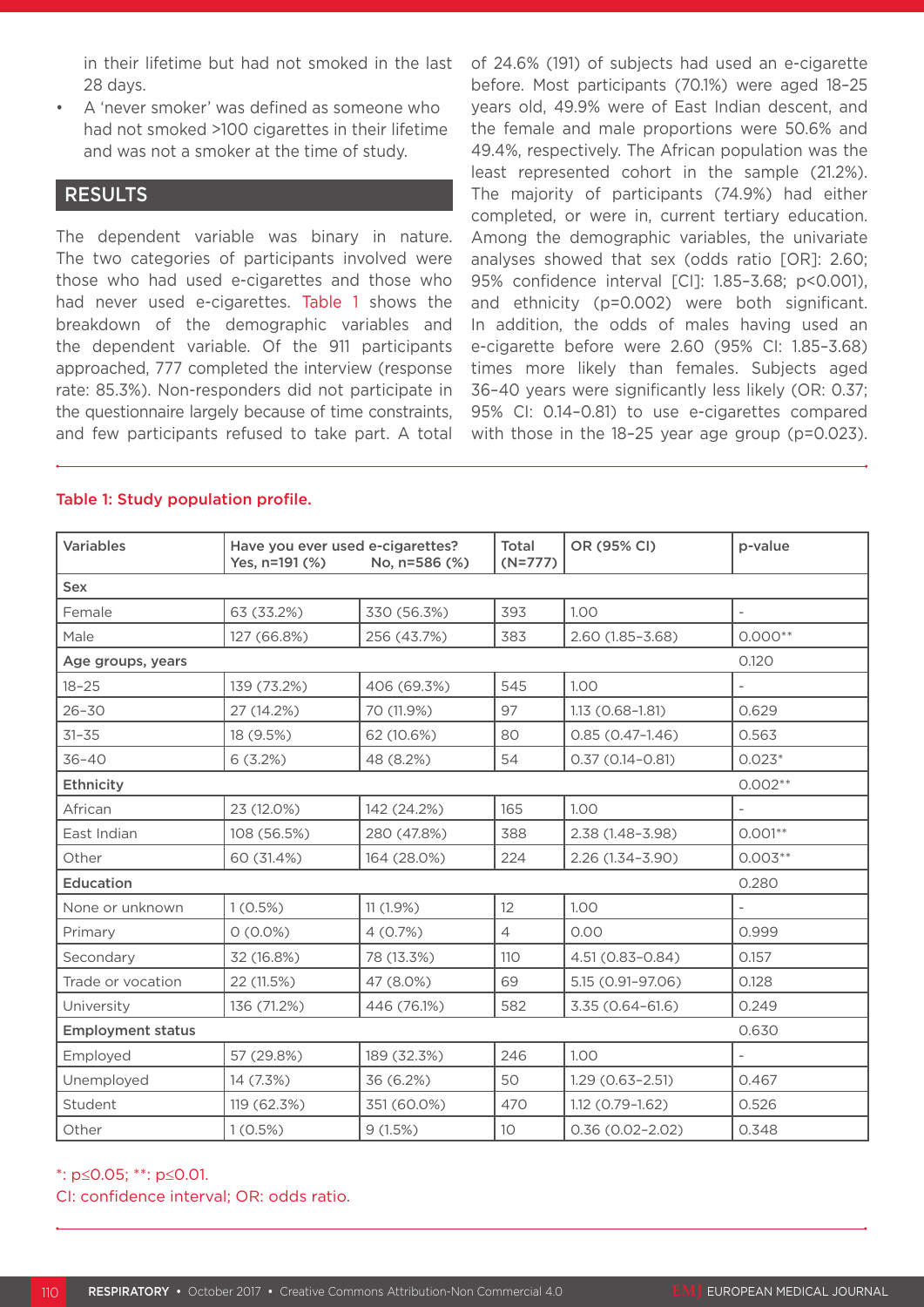## Table 2: Univariate analysis of base characteristics to assess predictors of e-cigarette use (unadjusted odds ratios).

| <b>Variables</b>                    | Have you ever used e-cigarettes? | Yes, n=191 (24.6%) No, n=586 (75.4%) | Total<br>$(N=777)$ | OR (95% CI)          | p-value                  |  |  |  |
|-------------------------------------|----------------------------------|--------------------------------------|--------------------|----------------------|--------------------------|--|--|--|
| Currently smokes tobacco cigarettes |                                  |                                      |                    |                      |                          |  |  |  |
| <b>No</b>                           | 111 (58.1%)                      | 544 (92.8%)                          | 655                | 1.00                 |                          |  |  |  |
| Yes                                 | 80 (41.9%)                       | 42 (7.2%)                            | 122                | $9.34(6.14 - 14.39)$ | $0.000***$               |  |  |  |
| Quit smoking tobacco cigarettes     |                                  |                                      |                    |                      |                          |  |  |  |
| Never smoked                        | 66 (60.6%)                       | 491 (93.0%)                          | 557                | 1.00                 | $\overline{\phantom{a}}$ |  |  |  |
| Yes                                 | 43 (39.4%)                       | 37 (7.0%)                            | 80                 | 8.65 (5.21-14.46)    | $0.000***$               |  |  |  |
| Dangerous to health                 |                                  |                                      |                    |                      |                          |  |  |  |
| <b>Disagree</b>                     | 116 (60.7%)                      | 284 (48.5%)                          | 400                | 1.00                 | $\overline{\phantom{a}}$ |  |  |  |
| Agree                               | 75 (39.3%)                       | 301 (51.5%)                          | 376                | $0.61(0.44 - 0.85)$  | $0.004***$               |  |  |  |
| Safer than regular cigarettes       |                                  |                                      |                    |                      |                          |  |  |  |
| <b>Disagree</b>                     | 79 (41.4%)                       | 378 (64.6%)                          | 457                | 1.00                 |                          |  |  |  |
| Agree                               | 112 (58.6%)                      | 207 (35.4%)                          | 319                | $2.59(1.86 - 3.62)$  | $0.000***$               |  |  |  |
| <b>Contains harmful substances</b>  |                                  |                                      |                    |                      |                          |  |  |  |
| <b>No</b>                           | 119 (62.6%)                      | 364 (62.5%)                          | 483                | 1.00                 | $\overline{\phantom{a}}$ |  |  |  |
| Yes                                 | 71 (37.4%)                       | 218 (37.5%)                          | 289                | $1.00(0.71 - 1.40)$  | 0.983                    |  |  |  |
| <b>Contains nicotine</b>            |                                  |                                      |                    |                      |                          |  |  |  |
| <b>No</b>                           | 79 (41.6%)                       | 334 (57.3%)                          | 413                | 1.00                 |                          |  |  |  |
| Yes                                 | 111 (58.4%)                      | 249 (42.7%)                          | 360                | $1.88(1.35 - 2.63)$  | $0.000***$               |  |  |  |
| Knowledge                           | 581 (75.5%)<br>$-0.02 \pm 2.49$  | 189 (24.5%)<br>$0.50 \pm 2.08$       | 770                | T=2.59, df=277.89    | $0.010***$<br>$^{+}$     |  |  |  |
| Perception                          | 579 (75.2%)<br>1.84±4.39         | 191 (24.8%)<br>4.85±3.38             | 770                | T=8.64, df= 268.11   | $0.000***$<br>$^{+}$     |  |  |  |

+: p-values result from Welch's, two-sample independent t-test; \*: p≤0.1; \*\*: p≤0.05; \*\*\*: p≤0.01. CI: confidence interval; df: degrees of freedom; OR: odds ratio.

Additionally, East Indians (OR: 2.38; 95% CI: 1.48–3.98; p=0.001) and those belonging to other ethnicities (OR: 2.26; 95% CI: 1.34–3.90; p=0.003) were more likely to have tried/used e-cigarettes.

Dual use of tobacco cigarettes and e-cigarettes was observed in nearly 42% of subjects. Table 2 shows the univariate analyses among the non-demographic variables that might influence the dependent variable. The variables that were significant predictors of the use of e-cigarettes were binary variables that measured the habit of smoking tobacco, specifically whether someone smoked tobacco cigarettes at the time of study (OR: 9.34; 95% CI: 6.14–14.39; p<0.001), had quit smoking tobacco cigarettes (OR: 8.65; 95% CI: 5.21–14.46; p<0.001), whether the person thought it was dangerous to his/her health (OR: 0.61; 95% CI: 0.44–0.85; p=0.004), and whether they felt that e-cigarettes were safer than tobacco cigarettes

(OR: 2.59; 95% CI: 1.86–3.62; p<0.001). Respondents who smoked tobacco cigarettes at the time of study and those who had quit smoking tobacco cigarettes were significantly more likely to have used e-cigarettes in the past. A total of 16.95% of participants who had never smoked a tobacco cigarette previously had used e-cigarettes before.

Safety variables also play a role in determining an individual's predisposition to use/try e-cigarettes. Those who agreed that e-cigarettes were dangerous to health were less likely (OR: 0.61; 95% CI: 0.44–0.85) to have tried/used the devices, while those who agreed that e-cigarettes were safer than regular tobacco cigarettes were more than twice as likely (OR: 2.59; 95% CI: 1.86–3.62) to have used/tried e-cigarettes. Respondents' knowledge of the toxic content of e-cigarettes was not a significant predictor of e-cigarette use or trial.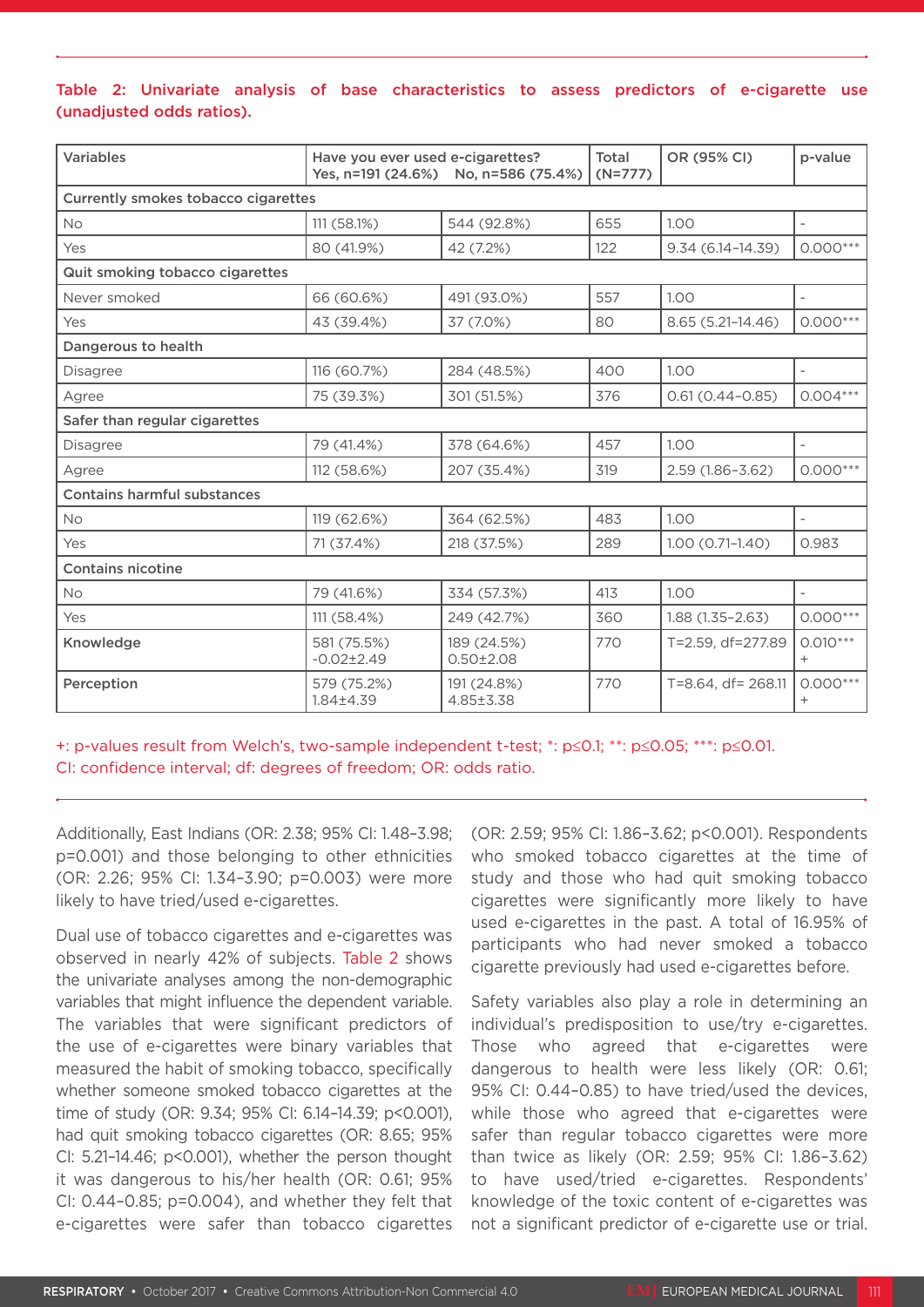However, those who knew that e-cigarettes contain nicotine were almost twice as likely to have used an e-cigarette before (OR: 1.88; 95% CI: 1.35–2.63) compared to those who did not.

Two summative scales were constructed that measured knowledge and perception. The summative scale for knowledge consisted of seven questions. The questions included topics such as whether e-cigarettes are cheaper than regular tobacco cigarettes, if e-cigarettes contain nicotine or harmful substances, if users are less likely to develop a habit with e-cigarettes than regular cigarettes, and whether users of e-cigarettes are less likely to develop cancer, heart disease, or lung disease. The summative scale for perception consisted of 10 questions. These included whether e-cigarettes are perceived as dangerous to the health of users, safer than regular tobacco cigarettes, if e-cigarette use is acceptable in public, if e-cigarettes are safe to be used by pregnant women or near children, and if they should be sold to children. Other questions included whether respondents believed regulations should be instigated for e-cigarette use in public, whether a minimum age limit should be enforced for their use, and whether e-cigarettes should be openly advertised.

The reliability of these scales was examined using Cronbach's alpha. $14$  A Cronbach's alpha >0.7 is a good indicator of a reliable scale. The perception scale was more reliable (Cronbach's alpha: 0.736) than the knowledge scale (Cronbach's alpha: 0.367). There were statistical differences in the mean knowledge (t=2.59; degrees of freedom: 277.89; p=0.010) and mean perception (t=8.64; degrees of freedom: 268.11; p<0.001) between those who had and those who had never used an e-cigarette.

A multivariable logistic regression with adjusted odds ratio (AOR) (Table 3) identified the variables that were significant predictors, while accounting for the presence of the other variables. The demographic variables of ethnicity (p=0.030), education (p=0.012), and age group (p=0.007) were all significant. In addition, an individual who had quit smoking tobacco cigarettes was almost eight times more likely to use e-cigarettes (OR: 7.98; 95% CI: 4.21–15.45). Those who said e-cigarettes contained nicotine were almost three times more likely to have used them before (OR: 2.70; 95% CI: 1.53–4.86). Out of the perception and knowledge scales, only the perception scale proved to be significant (OR: 0.78; 95% CI: 0.70–0.86; p<0.001). For each unit increase in the perception scale, the odds of trying/using e-cigarettes decreased by 0.78 times.

## **DISCUSSION**

We have explored the pattern of e-cigarette use among young West Indian adults; this was the first such study to our knowledge. ENDS were introduced to Trinidad and Tobago in 2010. Six years later, close to 25% of young adults aged 18–40 years have used an e-cigarette and, of these, 41.9% (n=80) are tobacco cigarette smokers.

| <b>Variables</b>                  | OR (95% CI)         | p-value        |  |
|-----------------------------------|---------------------|----------------|--|
| <b>Sex</b>                        |                     |                |  |
| Male                              | 1.00                |                |  |
| Female                            | 1.65 (0.99-2.78)    | $0.055*$       |  |
| <b>Ethnicity</b>                  |                     | $0.030**$      |  |
| African                           | 1.00                |                |  |
| East Indian                       | 2.74 (1.34-6.02)    | $0.008***$     |  |
| Other                             | 2.28 (1.05-5.21)    | $0.043**$      |  |
| <b>Education</b>                  |                     | $0.012*$       |  |
| None or unknown                   | 1.00                |                |  |
| Primary                           | 0.00                | 0.991          |  |
| Secondary                         | 10.04 (1.24-223.54) | $0.059*$       |  |
| Trade or vocation                 | 12.50 (1.34-299.54) | $0.049**$      |  |
| University                        | 3.49 (0.45-75.95)   | 0.300          |  |
| Age group, years                  |                     | $0.007***$     |  |
| $18 - 25$                         | 1.00                |                |  |
| $26 - 30$                         | 1.36 (0.62-2.91)    | 0.433          |  |
| $31 - 35$                         | $0.19(0.05 - 0.63)$ | $0.011**$      |  |
| $36 - 40$                         | $0.23(0.06 - 0.77)$ | $0.024**$      |  |
| <b>Quit tobacco</b><br>cigarettes |                     |                |  |
| No                                | 1.00                | $\overline{a}$ |  |
| Yes                               | 7.98 (4.21-15.45)   | $0.000***$     |  |
| Safer than regular<br>cigarettes  |                     |                |  |
| Disagree                          | 1.00                |                |  |
| Agree                             | $0.60(0.33 - 1.09)$ | $0.09*$        |  |
| <b>Contains nicotine</b>          |                     |                |  |
| <b>No</b>                         | 1.00                |                |  |
| Yes                               | 2.70 (1.53-4.868)   | $0.000***$     |  |
| Perception                        | $0.78(0.70 - 0.86)$ | $0.000***$     |  |

#### Table 3: Multivariable logistic regression output (adjusted odds ratios).

Results from two-sample independent t-tests. \*: p≤0.1; \*\*: p≤0.05; \*\*\*: p≤0.01. CI: confidence interval; OR: odds ratio.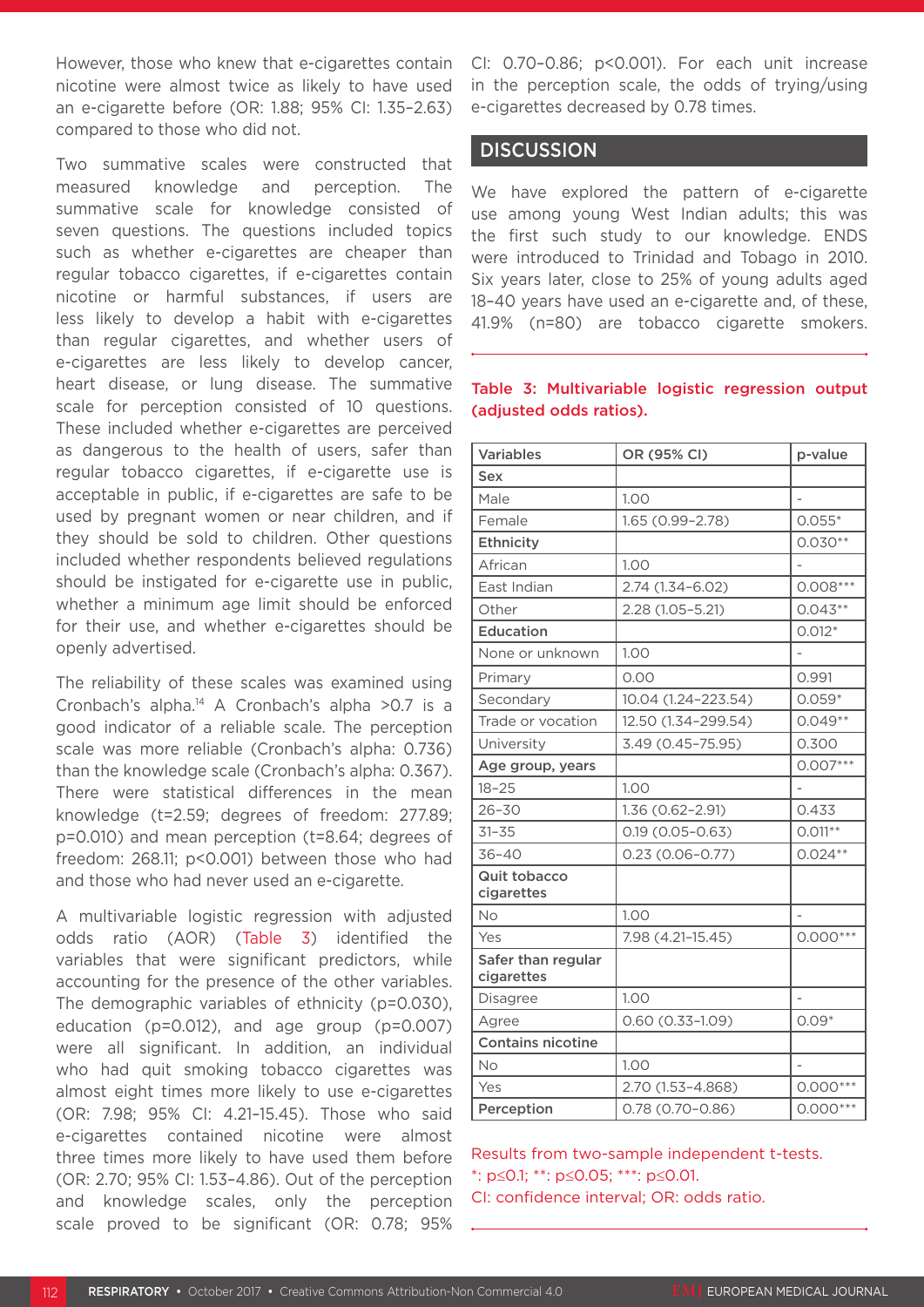Young adults aged 18–25 years and included in this study were more likely to use ENDS. For a country with a population of 1.3 million, this equates to a sizeable proportion of young adults using e-cigarettes, only 6 years after their introduction, and is worrying in the context of international reports. Gravely et al.<sup>15</sup> investigated 10 countries with a mix of economic levels in the International Tobacco Control Surveys for self-reported awareness, current usage, and trial of e-cigarettes, and found that e-cigarette use had rapidly increased between 2009 and 2013. In a 2014 CDC National Centre for Health Statistics report, 7 years after ENDS were introduced, 20% of people aged 18–24 years had used an e-cigarette at least once, $16$ also demonstrating a high progression in e-cigarette use. The number of adults who used ENDS in the European Union (EU) increased from 7.2% to 11.6% during the period of 2012–2014.17 In the UK the number of young people aged 11–18 years who had ever smoked an e-cigarette rose significantly, from 4.6% in 2013, to 8.2% in 2014.18 Adult smokers perceive e-cigarettes as less harmful than tobacco cigarettes, and as an aid to help cut down on or quit smoking, without being trapped by smoke-free policies or emitting second-hand smoke; however, for young people, the market presents e-cigarettes as novel smoking devices with appealing flavours.<sup>19</sup>

In Trinidad, it is a concern that the prevalence of e-cigarette use has considerably increased in the last 6 years since their introduction, and could rapidly rise to a figure as high as in the UK and the USA. A further concern is that e-cigarettes may become a gateway to smoking in young adults. A longitudinal 2-year study in a cohort of American adolescents and young adults showed that e-cigarette use at baseline progressed to tobacco smoking,20 and, in another report, e-cigarette adolescent users had >6 times the odds of starting cigarette smoking than those who had never used an e-cigarette before.<sup>8</sup> More recently, Spindle at al.<sup>21</sup> reported that American college students who had used an e-cigarette before were likely to progress to tobacco cigarette smoking after a year, and men were more likely to try these devices. Future research is necessary to monitor the patterns of use in this group to determine whether e-cigarettes provide a trajectory to regular tobacco use. Africans were less likely to try or regularly use ENDS, which may reflect their poorer representation in the study. Further research should explore the sociodemographic differences in e-cigarette use, and the possibility that this habit

may be a social/cultural phenomenon favoured by East Indians. Studying the knowledge, beliefs, and health risk perceptions among Trinidad's multi-ethnic population allows an understanding of e-cigarette use and will inform future practices.

We found that e-cigarette users had higher OR of current tobacco cigarette smoking (OR: 9.34), and quitting (AOR: 7.98) compared to those who had never smoked tobacco cigarettes. Schoenborn and Gindi<sup>16</sup> reported that adults from the USA who were current smokers, and former smokers who had quit in the past year, were more likely to use e-cigarettes than people who had never smoked or former smokers with a history of quitting >1 year ago. The International Tobacco Control surveys in Australia and the UK reported e-cigarette use had significantly increased between 2010 and 2012 among current and former smokers in both countries.<sup>22</sup> Our findings showed that young adults who had never smoked tobacco cigarettes were not attracted to e-cigarettes or the experience, and this was also observed in research from the USA.16,23 The majority of these study populations were between the ages of 18 and 44 years. In 27 EU countries, among 26,566 youth and adults, 1.2% of those who had never smoked a tobacco cigarette before had used an e-cigarette before, and smokers who had quit in the past year (AOR: 2.08; 95% CI: 1.67–2.58) had a higher likelihood of e-cigarette use.24 This study did not assess how much time had passed since the smokers had quit their tobacco-cigarette smoking habit.

We found that a high proportion, nearly 42%. of e-cigarette smokers were dual users with tobacco cigarettes. High rates of dual use in youth populations has shown that e-cigarettes are not being used as a substitute for tobacco cigarettes.<sup>25,26</sup> Future studies are necessary to confirm this finding, since dual users are at high risk of resuming tobacco use.27 E-cigarettes have not been well-studied for harm reduction or as a cessation strategy, and drug regulatory bodies have not approved them as a smoking cessation device. This study did not assess why users of e-cigarettes were deciding to use the devices, and future research should examine the reasons why Trinidadian youth and young adults choose to use e-cigarettes.

The knowledge that e-cigarettes contain nicotine and the perception that e-cigarettes are safer than tobacco cigarettes were predictors of use. It appears that users of e-cigarettes want to have the nicotine experience from the e-cigarette,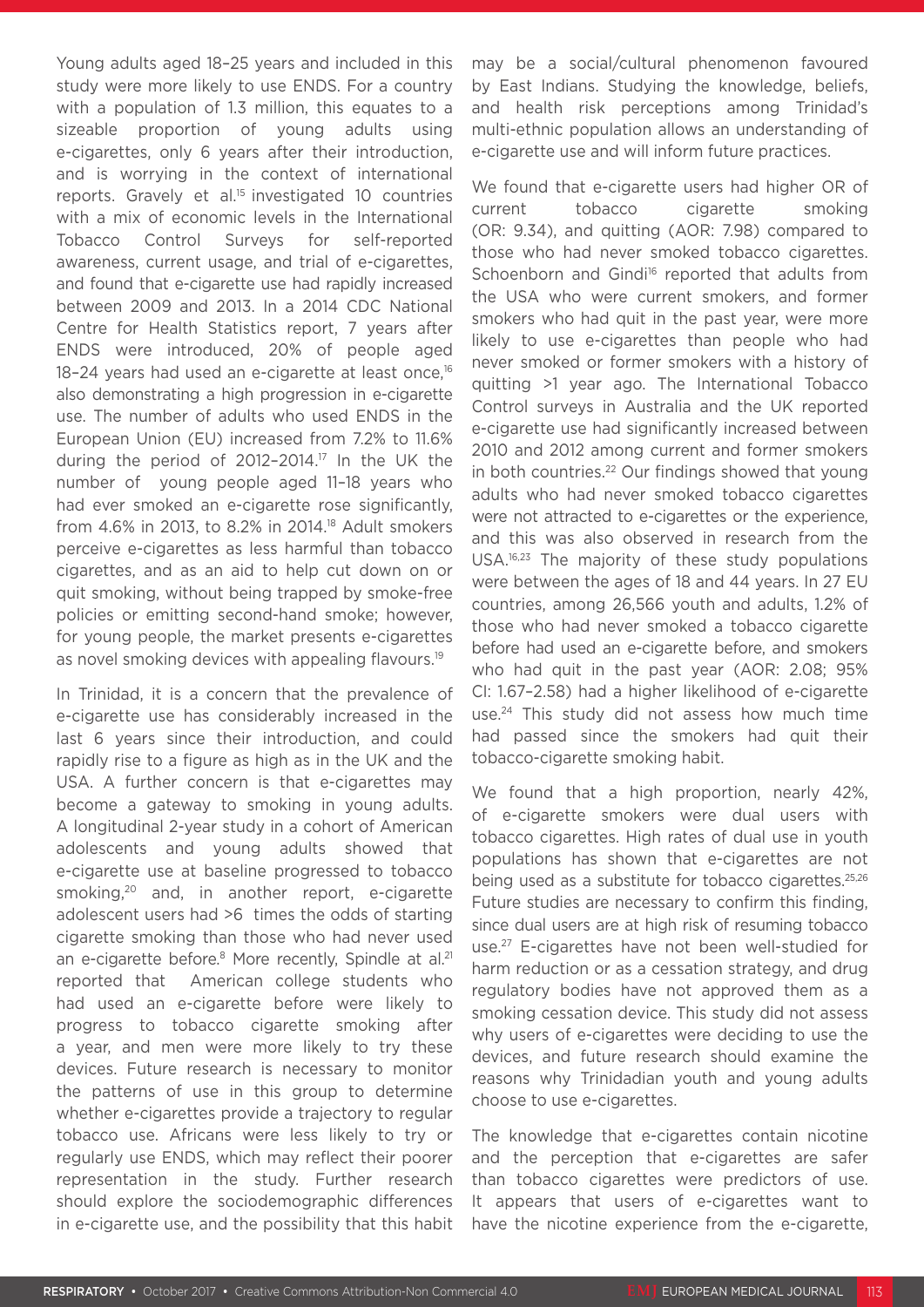without the harmful effects associated with tobacco cigarettes. The summative knowledge scale incorporated issues on e-cigarette content, habit forming tendency, and the potential to cause cancer and heart disease. However, knowledge was not a predictor of use; therefore, this gap should be addressed to provide information and encourage awareness in young adults. We believe this finding could be due to contradictory information being readily available as a result of aggressive marketing promotions and vested interests. The perception scale items that were useful in our study delved into the underlying concepts of safety and regulatory controls for pregnant women, children, and advertising. Respondents associated e-cigarette use with harm during pregnancy and to children, and unregulated marketing made respondents less likely to use e-cigarettes. The perception that e-cigarette use is harmful will have implications for public policy and e-cigarette advertising claims.

Our study had some limitations. Being a cross-sectional study, it did not inform on causal relationships between e-cigarette use and independent variables. As all data collected were self-reported, there is the possibility that smoking behaviour was under-reported. The unexpected high rate of refusal to participate at public

shopping centres meant data were largely gathered from university students aged 18–30 years, so the results cannot be generalised to all young adults in Trinidad. The study did not assess whether subjects had smoked 100 cigarettes in their lifetime; therefore, we could not use the term 'former smoker', rather they were simply called quitters. Furthermore, the study did not explore the reasons for e-cigarette use, and these factors weakened the power of the study. Despite these limitations, the current study does provide an early, valuable insight into the prevalence and correlations of e-cigarette use in young Trinidadian adults. Longitudinal studies to confirm these findings and explore practices of e-cigarette use in this population are recommended.

## **CONCLUSION**

The prevalence of e-cigarette use in young adults in Trinidad has risen rapidly, particularly among those aged 18–25 years, reaching almost 25% 6 years after the introduction of the devices. Current smokers and quitters of tobacco cigarettes are more likely to be e-cigarette users. There are high proportions of dual users of e-cigarettes and tobacco cigarettes, as well as users of e-cigarettes who have never used tobacco cigarettes.

#### REFERENCES

1. Zhu SH et al. The use and perception of electronic cigarettes and snus among the U.S. population. PLoS One. 2013; 8(10):e79332.

2. McMillen RC et al. Trends in electronic cigarette use among U.S. adults: Use is increasing in both smokers and nonsmokers. Nicotine Tob Res. 2015; 17(10):1195-202.

3. Reid JL et al. Who is using e-cigarettes in Canada? Nationally representative data on the prevalence of e-cigarette use among Canadians. Prev Med. 2015;81: 180-3.

4. McMillen R et al. Use of emerging tobacco products in the United States. J Environ Public Health. 2012;2012:989474.

5. Grana RA, Ling PM. Smoking Revolution: A content analysis of electronic cigarette retail websites. Am J Prev Med. 2014;46(4):395-403.

6. Callahan-Lyon P. Electronic cigarettes: Human health effects. Tob Control. 2014; 23(Suppl 2):ii36-ii40.

7. Chen IL. FDA Summary of adverse events on electronic cigarettes. Nicotine Tob Res. 2013;15(2):615-6.

8. Barrington-Trimis JL et al. E-Cigarettes and future cigarette use. Pediatrics. 2016; 138(1):pii:e20160379.

9. Business Wire. Global e-cigarettes market worth USD 10.687 billion by 2021 - Analysis, technologies & forecasts report 2016-2021 - Key Vendors: Dash Vapes, Hubbly Bubbly, ITC - Research and Markets. 2016. Available at: http://www.businesswire.com/news/ home/20160919005801/en/Global-Ecigarettes-Market-Worth-USD-10.687- Billion. Last accessed: 27 February 2017.

10. FDA U.S. Food and Drug Administration. Vaporizers, e-cigarettes, and other electronic nicotine delivery systems (ENDS). 2017. Available at: http://www.fda. gov/TobaccoProducts/Labeling/ ProductsIngredientsComponents/ ucm456610.htm. Last accessed: 17 March 2017.

11. Caribbean News Now. Electronic cigarettes not proven to be safe says Barbados health official. 2011. Available at: http://caribbeannewsnow. com/headline-Electronic-cigarettesnot-proven-to-be-safe-says-Barbadoshealth-official-4500.html. Last accessed: 26 February 2017.

12. The Gleaner Company (Media) Limited. Beware! E-cigarettes are dangerous. 2010. Available at: http://jamaica-gleaner.com/ gleaner/20100825/health/health2.html. Last accessed: 2 March 2017.

13. Trinidad and Tobago NEWSDAY. The great vape debate. 2014. Available at: http://www.newsday.co.tt/sunday\_ special report/0,197247.html. Last accessed: 20 February 2017.

14. Cronbach LJ. Coefficient alpha and the internal structure of tests. Psychometrika. 1951;16(3):297-334.

15. Gravely S et al. Awareness, trial, and current use of electronic cigarettes in 10 countries: Findings from the ITC project. Int J Environ Res Public Health. 2014;11(11):11691-704.

16. Schoenborn CA, Gindi RM. Electronic cigarette use among adults: United States, 2014, National Center for Health Statistics (NCHS) data brief, no. 217. 2015. Available at: https://www.cdc.gov/nchs/ data/databriefs/db217.pdf. Last accessed: 11 April 2017.